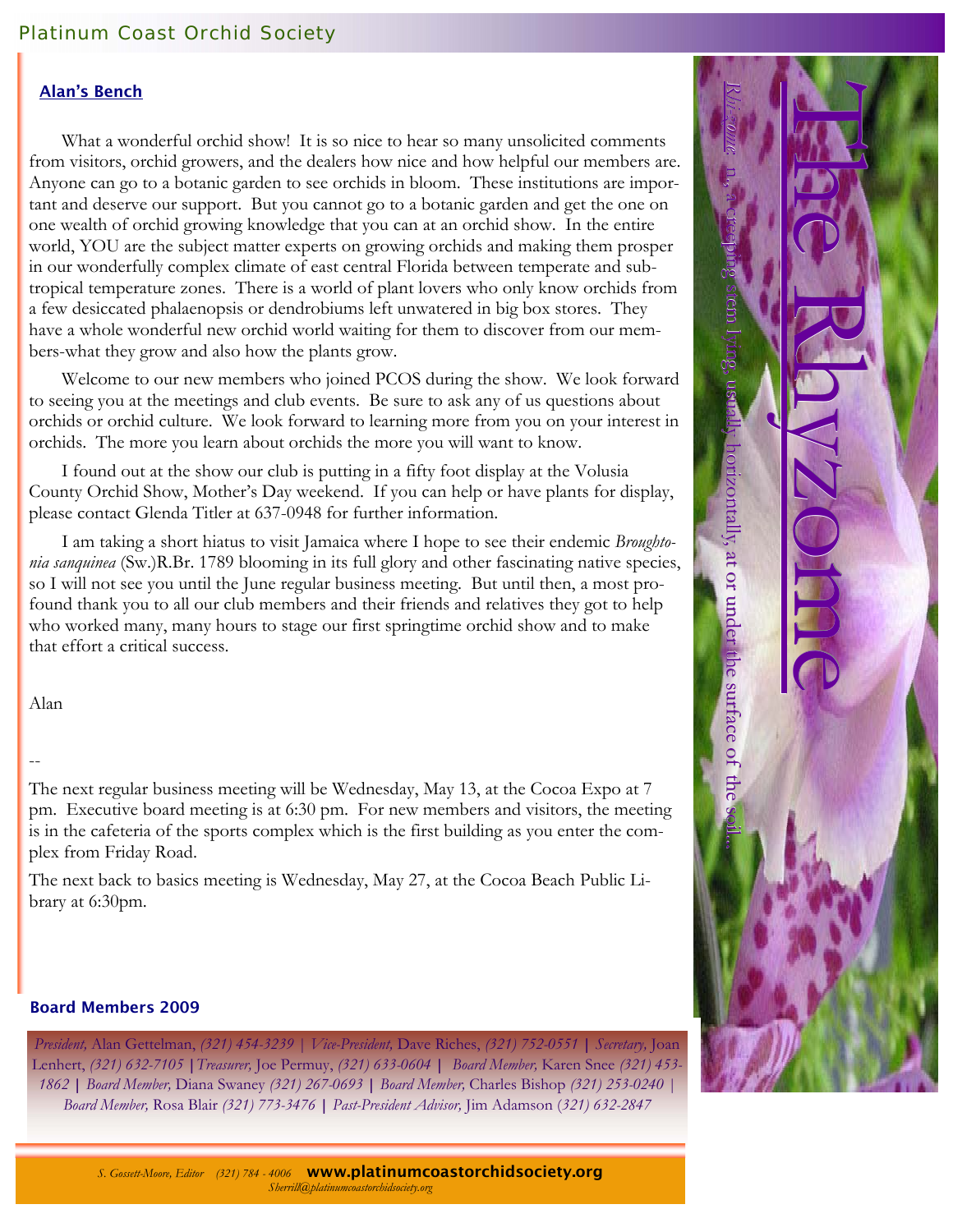#### An Orchid Affair – A quick synopsis of the Show

 Trying something new is always an act of faith. We opted to move our traditional summer orchid show to the first weekend in May. A general comment from many were the many new flowers seen, as many orchids tend to bloom during a particular season. And although a warm weekend for the show, the temperature was still much cooler than the blazing mid-August heat of past shows. And no threat of hurricanes this time!

 What was not as helpful was a threefold set of circumstances that kept attendance down. One recent orchid show reported a fifty percent decrease in attendance blamed largely upon the faltering economy with the limit that places upon discretionary spending such for orchids. I saw that same phenomenon at many orchid and other shows since January. Our show experienced that, just as a show in August would also have suffered.

 Secondly, moving the date necessitates a learning curve for attendees. Moving the show up a full season gave us that much less time to inform the public. As my phone was the one listed in publicity, I received numerous calls asking if this was the "August orchid show" and were we also having one in August? When I indicated this was that show they callers indicated they would be attending. However, we could not get the word out to everyone interested in the show the August show had moved. Third, despite great efforts on the part of our publicity committee, we did not get extensive write ups in the local newspapers so many did not get the information. In a world of internet, face book, and twitter, a pictorial spread in the local newspaper or a television account of the show is golden.

 The spring show was great for flowers. Last August's show table of individual plants had very few entries and this year's effort was much more extensive and diverse.

Our very loyal orchid dealers stuck with us and we had more vendors than last year.

 One of the most unsolicited comments from both attendees (and dealers!) was the praise for the personalized photo trophies of the winner's display or selected plants.

 Our members are definitely multi-taskers. I saw countless times when members would take on whatever task needed to be done at the time with great enthusiasm or just independently did the work.

 To single out a few for special comment always results in many great workers being missed, so I will limit the comments to our committee chairs for this abbreviated report.

 Glenda Titler, co chair of the show, has a wealth of knowledge about shows and details large and small, about all aspects of putting on a show.

 Charlie Bishop took the photos and created the award photo trophies which were so well received by the recipients. He also did the memorial board for our dear members departed since the last show which is a poignant memory and loving dedication.

 Dave Riches helped Charlie with the photos, did potting booth duty every day, and worked diligently with setup and teardown, including moving a lot of tables in the warehouse.

 JoAnn Amos had the pedestal arrangements, trophies and ribbons, tickets, and helped in a myriad of ways with a quiet efficiency so rare and so appreciated.

 Jim Adamson has a most important job of dealer liaison to keep that important group happy, all while trying in his spare time to have a booth himself. He was responsible for arranging for the euphemism 'foliage' i.e. trees and material for the displays, was the primary contact with Cocoa Expo and many, many other items.

 Betty Adamson is COA liaison as well as another past show chair whose steady, unerring knowledge and support is a matrix which holds so much of the show preparation together, just in part being COA judging approval, and show schedules.

 Craig Helpling took on the hardest job of show publicity and made numerous contacts for the various print and electronic media and did a great job.

 Jinny Landreth was our sponsorship chair and I was amazed by the number of sponsorships and door prizes she was able to obtain, all in a very dour economic climate.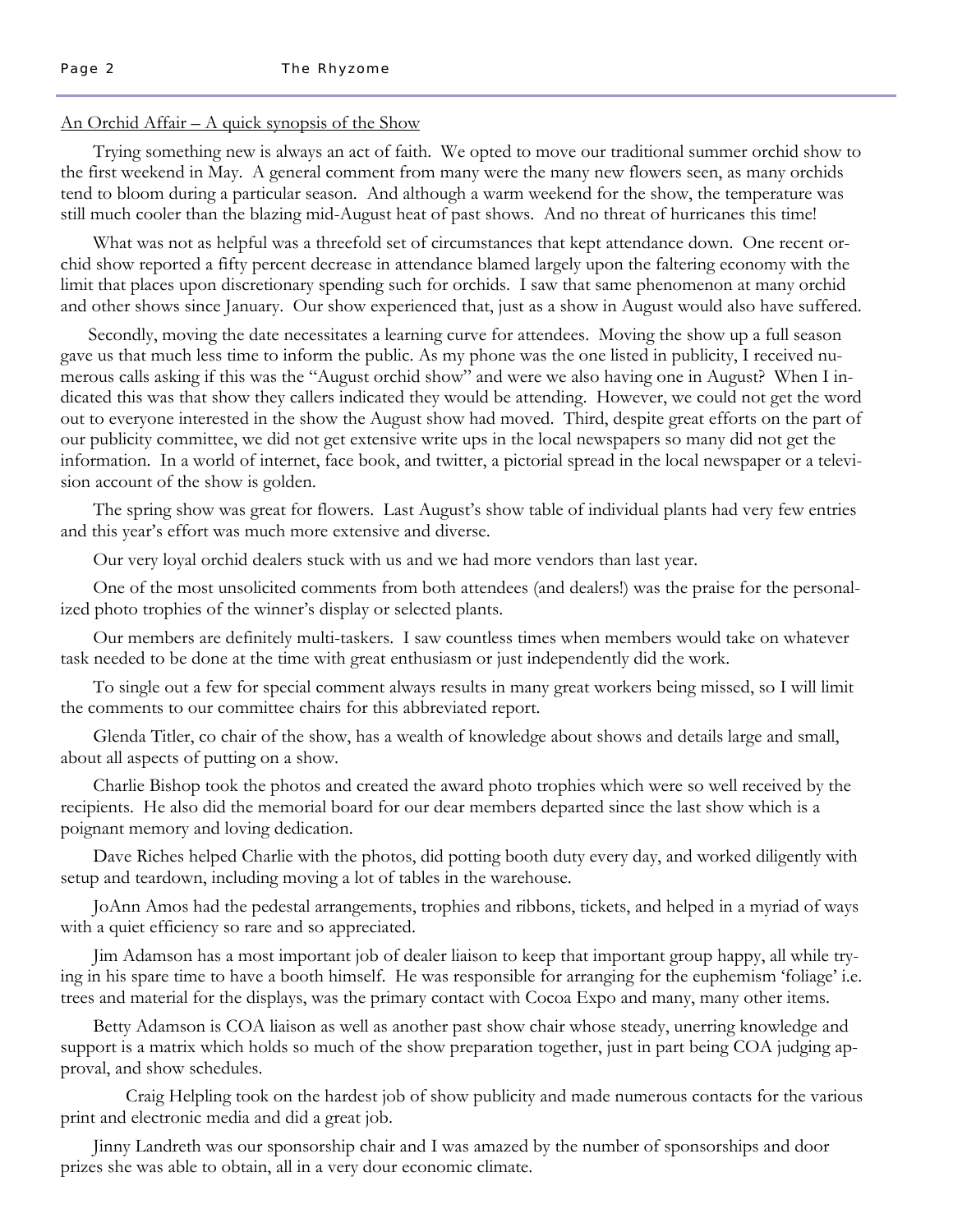Most shows have a single door prize per drawing, we had multiple door prizes.

 Steve and Mary DeSorbo do the ticket booth and so much more with probably the best efficiency in the club. Steve also had the most challenging job of coordinating the club display, where the term 'let a thousand voices be heard' seemed to happen.

 Rosa Blair enthusiastically spread the word about niches, and the more I watched the hard work the entrants put in on their displays, knew this was a great labor of love.

 Glenda Beard with hospitality provided an elegant orchid themed displays that so beautified a threadbare building site. She also was responsible for our show theme "An Orchid Affair" and obtained our beautiful 'postcard' glossy printed flyers.

 Susan Manning-Roach taught me that registration of plants is a very complex and labor intensive effort, and when that long, long day of registration was done, spent every open hour of the show working at the potting booth.

 Betty Adamson is COA liaison as well as another past show chair whose steady, unerring knowledge and support is a matrix which holds so much of the show preparation together, just in part being COA judging approval, and show schedules.

 Craig Helpling took on the hardest job of show publicity and made numerous contacts for the various print and electronic media and did a great job.

 Jinny Landreth was our sponsorship chair and I was amazed by the number of sponsorships and door prizes she was able to obtain, all in a very dour economic climate. Most shows have a single door prize per drawing, we had multiple door prizes.

 Steve and Mary DeSorbo do the ticket booth and so much more with probably the best efficiency in the club. Steve also had the most challenging job of coordinating the club display, where the term 'let a thousand voices be heard' seemed to happen.

 Rosa Blair enthusiastically spread the word about niches, and the more I watched the hard work the entrants put in on their displays, knew this was a great labor of love.

 Glenda Beard with hospitality provided an elegant orchid themed displays that so beautified a threadbare building site. She also was responsible for our show theme "An Orchid Affair" and obtained our beautiful 'postcard' glossy printed flyers.

 Susan Manning-Roach taught me that registration of plants is a very complex and labor intensive effort, and when that long, long day of registration was done, spent every open hour of the show working at the potting booth.

 Joan and Ed Lehnert are wonderful overachievers- not only did they arrange for the hard work of getting our heavy tables to the show site and with set up, they ran the remarkably successful raffle table. Oh, and then the next day to get all those heavy tables and supplies back to the warehouse. Ed also had to get a special liftgate for the truck when his broke-his extra effort helped make the logistics of the show possible. The raffle was a great success. Orchid shows usually have four to rarely as many as ten raffle items- we have triple that amount thanks to their chairmanship.

 Judy Driver chaired table decorations that transformed the ugly bones of bare tables on Tuesday into the decorated Expo for Wednesday ready for vendor and member setup.

 Bob Libbey as AOS clerking chair had more entries and fewer AOS judges than in past years so keeping that all straight was a complicated task.

 Also thanks to your society's executive board who were there almost every minute of the show and for setup and teardown, and several of whom also put in displays. In addition to aforementioned Dave Riches, Joan Lehnert, and Charlie Bishop; Karen Snee and Diane Swaney worked diligently and Treasurer Joe Permuy was always busy with that most demanding job during a show.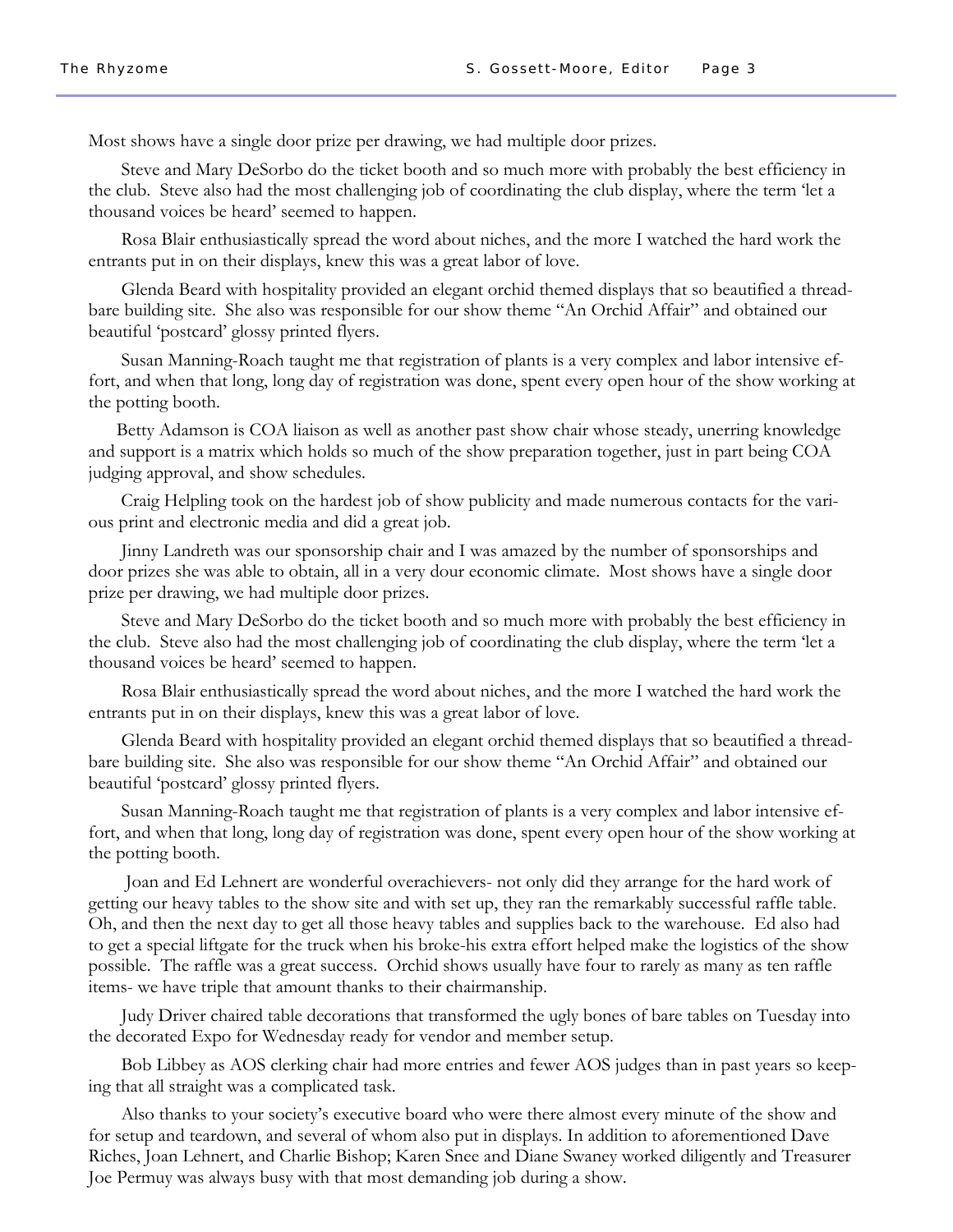#### *Continued from page 3*

 To our many members who put up signs, talked to neighbors, relatives and friends, spoke to groups and classes (including an art class!) before the show; came on Tuesday to set up all the tables and the plants for our society display (hot and sweaty work I can attest), Wednesday for the table covers and the display; Thursday one long blur of vendors and plants arriving for registration and staging for judging and making the place 'show ready'; Friday for AOS judging, opening of the show, manning the booths; Saturday for a second long day to eagerly meet and greet the public; and Sunday where after a long day, the very long, very tiring prospect of vendors and club members trying to get everything packed up and out as rapidly as possible. And Monday to get the heavy lifting back to the warehouse and begin post show reports and to tie up the myriad loose ends.

 And now the work begins for PCOS show 2010. Thank you all again, I admire your energy, dedication, knowledge, patience, and enthusiasm.

Alan

## American Orchid Society Awards at the PCOS Show

 Two plants displayed at our 2009 "An Orchid Affair" were awarded by the American Orchid Society (AOS). This is the second year two plants gained a coveted AOS award at our annual show.

 Paphiopedilum Ho Chi Minh 'Don Prince' was awarded a Highly Commended Certificate (HCC) with a score of 78 points. The owner is Joy Prince of Orlando Florida. The judges commented "One flower and 1 bud on 1 erect, 24 cm red brown infl(orescence) covered in long white hairs; flower cram; sepals overlaid lightly suffused raspberry, dorsal sepal slightly asymmetrical, synsepal completely hidden behind pouch; petals suffused raspberry heavier toward apical half front of petals with hirsute; pouch heavily suffused dark raspberry; staminode dark mahogany basal half with yellow-green central stripe upper half; substance average; texture petals slightly crystalline, remainder matte; fine dark streaks in dorsal sepal precluded higher scape."

 The other is a spectacular very large specimen of *Ascocentrum garayi* which lit up the Expo Center with colorful bright orange flowers which won an Certificate of Cultural Merit (CCM) with 82 points grown by Ed Gilliland of Orlando. The judges stated: "One thousand eight hundred symmetrically arranged, wellspaced flowers and buds on 51 erect inflorescence evenly distributed on a 57 cm dia(meter) by 48 cm tall clean compact plant grown in a 15 cm square wood basket, flowers slightly cupped bright orange, typical of (the) species."

 So did you think that bright orange plant was actually *Ascocentrum miniatum* as indicated on the label that came with the plant as some of us did? Seems most of the plants labeled *A. miniatum* in cultivation are actually *A. garayi. A. garayi* was described in 1992 by Eric Christenson in *Lindleyana*. *Ascocentrum miniatum* is native from Java and has narrowly strap shaped leaves that are fleshy and V shaped in cross section. The flowers have tri lobed lip with the mid lobe strap shaped. *A*. *garayi* has long rigid and straight leaves, flowers also trilobed; mid lobe concave. This species occurs in Vietnam and Thailand. The species was named after Leslie Garay, the former curator of the Oakes Ames Orchid Herbarium at Harvard.

Congratulations to the award winners for these well grown, interesting plants!